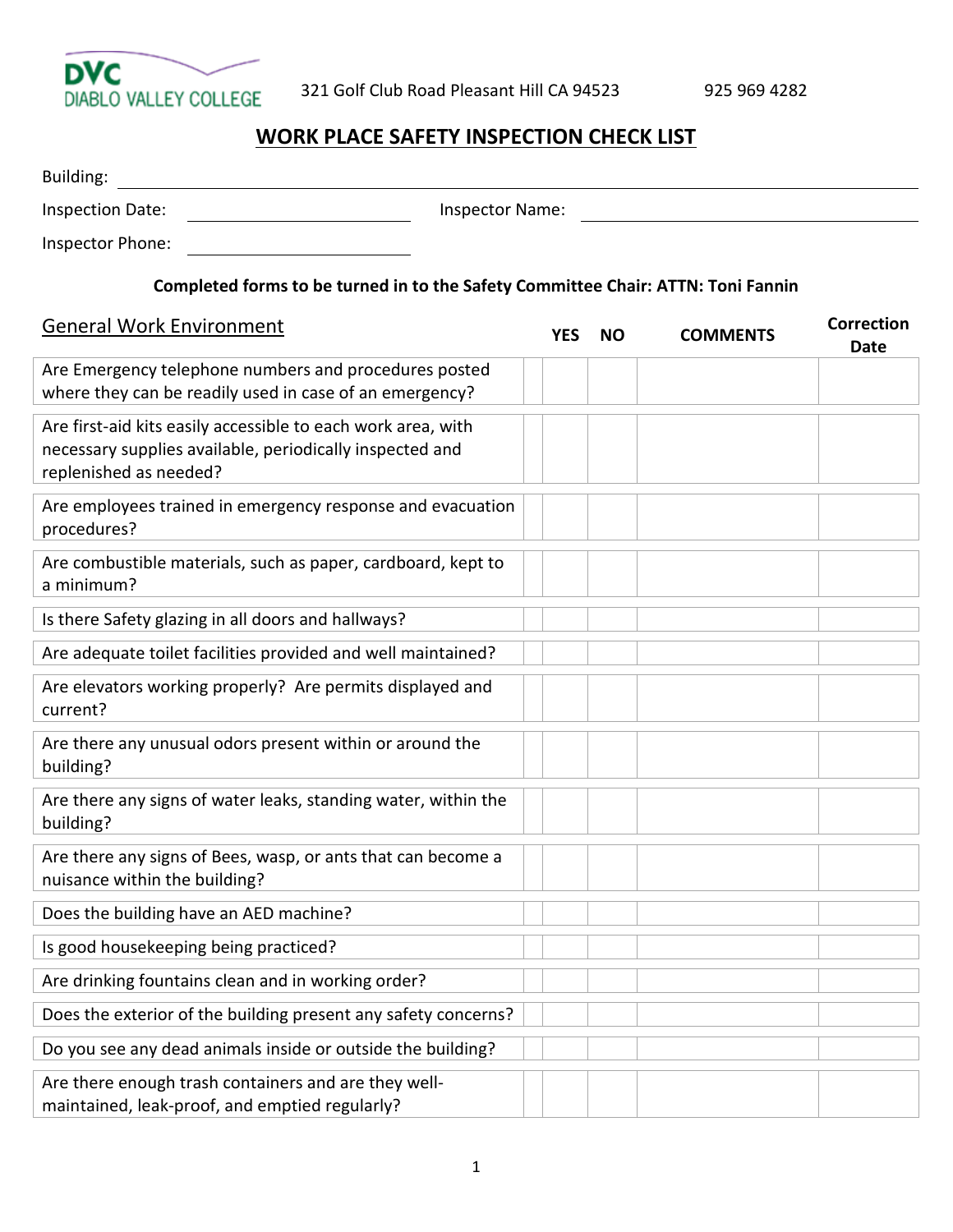

| Employee lounge areas                                                         | YES | <b>NO</b> | <b>COMMENTS</b> | <b>Correction</b><br>Date |
|-------------------------------------------------------------------------------|-----|-----------|-----------------|---------------------------|
| Are employee lounges and break areas free of hazards or<br>safety violations? |     |           |                 |                           |
|                                                                               |     |           |                 |                           |

| Floors an walkways                                                                      | YFS | <b>NO</b> | <b>COMMENTS</b> | Correction<br>Date |
|-----------------------------------------------------------------------------------------|-----|-----------|-----------------|--------------------|
| Are buckets and mops available to clean spills so no one will<br>slip?                  |     |           |                 |                    |
| Are non-slip mats, grates, or slip-free coatings used in wet<br>areas to prevent falls? |     |           |                 |                    |
| Are carpets and rugs causing a potential trip hazard?                                   |     |           |                 |                    |

| Fire safety                                                                                                             | <b>YES</b> | NΟ | <b>COMMENTS</b> | <b>Correction</b><br>Date |
|-------------------------------------------------------------------------------------------------------------------------|------------|----|-----------------|---------------------------|
| Are evacuation maps located in or around the<br>office/classroom?                                                       |            |    |                 |                           |
| Are fire exits clearly marked and pathways to the exits clear?                                                          |            |    |                 |                           |
| Have employees been told what to do in case of a fire or<br>other emergency?                                            |            |    |                 |                           |
| Are fire extinguishers of the correct type in or close to each<br>classroom?                                            |            |    |                 |                           |
| Are location of the fire extinguishers clearly marked?                                                                  |            |    |                 |                           |
| Are the fire extinguishers up-to-date with tags and monthly<br>inspections? Fully charged and in operational condition. |            |    |                 |                           |
| Are employees trained to use the fire extinguishers?                                                                    |            |    |                 |                           |
| Are the fire alarm and sprinkler systems regularly tested?                                                              |            |    |                 |                           |
| Are there regular fire drills?                                                                                          |            |    |                 |                           |
| Are fire extinguishers inspected monthly to detect any<br>obvious physical damage, corrosion, or other impairments?     |            |    |                 |                           |
| Are fire doors left closed, marked, and not blocked open?                                                               |            |    |                 |                           |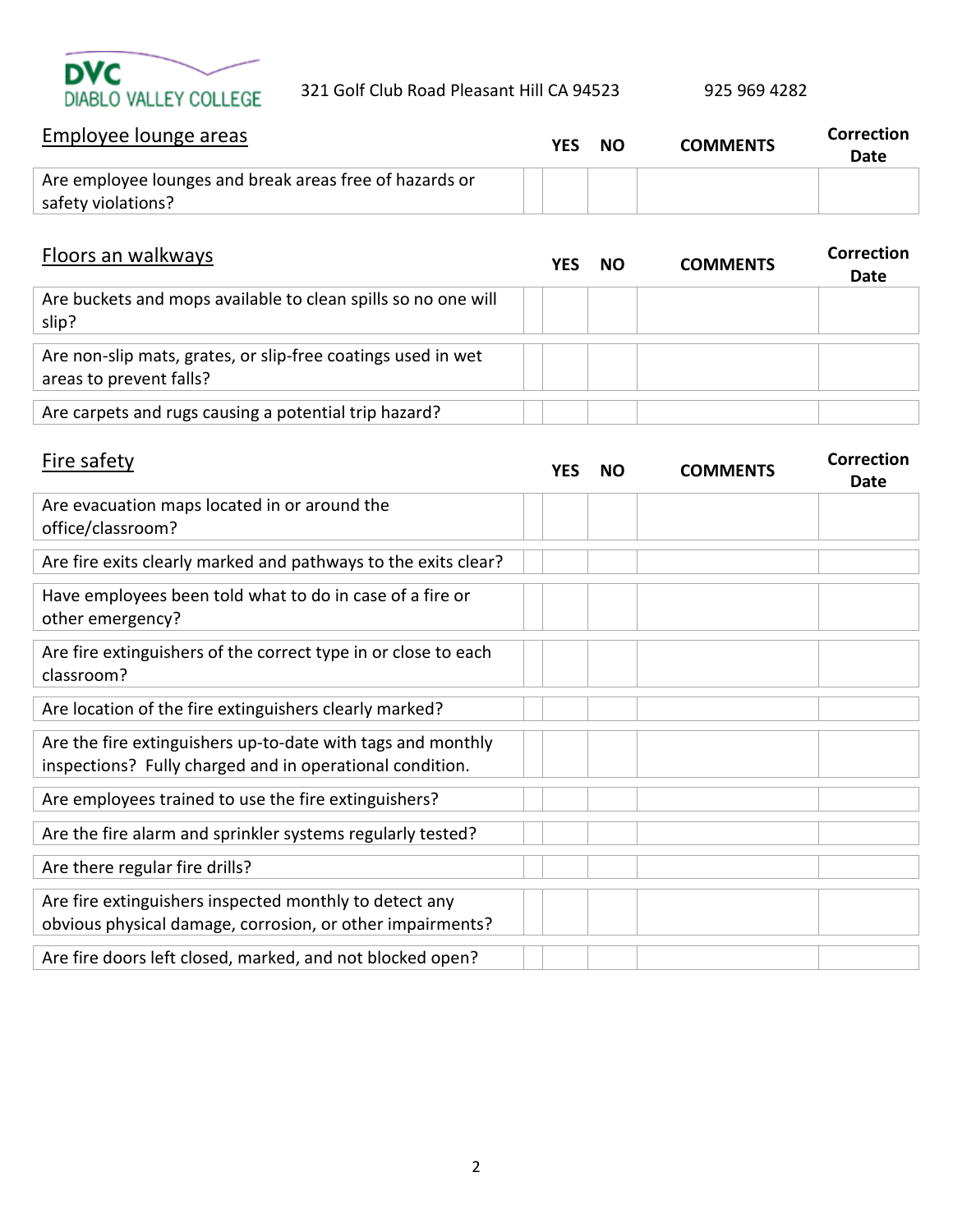

`

| Lighting                                                                                             | YES | <b>NO</b> | <b>COMMENTS</b> | Correction<br>Date |
|------------------------------------------------------------------------------------------------------|-----|-----------|-----------------|--------------------|
| Is there adequate lighting throughout the school, including<br>outdoors for after-school activities? |     |           |                 |                    |
| Are there any dead or blinking light bulbs in overhead<br>fixtures?                                  |     |           |                 |                    |
| Are outside pathways and parking lots adequately lighted at<br>night?                                |     |           |                 |                    |

| Guarding of open-sided floors, wall openings,<br>platforms   | YFS | <b>NO</b> | <b>COMMENTS</b> | Correction<br><b>Date</b> |
|--------------------------------------------------------------|-----|-----------|-----------------|---------------------------|
| Are stairways with at least 4 steps, provided with handrails |     |           |                 |                           |
| $30'' - 34''$ high?                                          |     |           |                 |                           |

| Means of egress, doors, fire protection                                              | <b>YFS</b> | <b>NO</b> | <b>COMMENTS</b> | Correction<br><b>Date</b> |
|--------------------------------------------------------------------------------------|------------|-----------|-----------------|---------------------------|
| Do all exits provide free and unobstructed egress from all<br>parts of the building? |            |           |                 |                           |
| Are all exits provided with artificial illumination?                                 |            |           |                 |                           |

| <b>Hazardous Materials</b>                                     | YL: | NO | COMMENTS | Correction<br>Date |
|----------------------------------------------------------------|-----|----|----------|--------------------|
| Are emergency showers and eye wash stations available          |     |    |          |                    |
| where employees are exposed to corrosive materials?            |     |    |          |                    |
| Are they being inspected/flushed as required?                  |     |    |          |                    |
| (documentation available)                                      |     |    |          |                    |
| Are SDS posted or immediately available?                       |     |    |          |                    |
| Are chemicals (including pesticides, laboratory chemicals, art |     |    |          |                    |
| supplies, and cleaning products) properly labeled and stored?  |     |    |          |                    |
| Are local exhaust ventilation systems (such as fume hoods)     |     |    |          |                    |
| provided in science labs where toxic chemicals are used, and   |     |    |          |                    |
| are likely tested regularly? Are there inspection tags up-to-  |     |    |          |                    |
| date?                                                          |     |    |          |                    |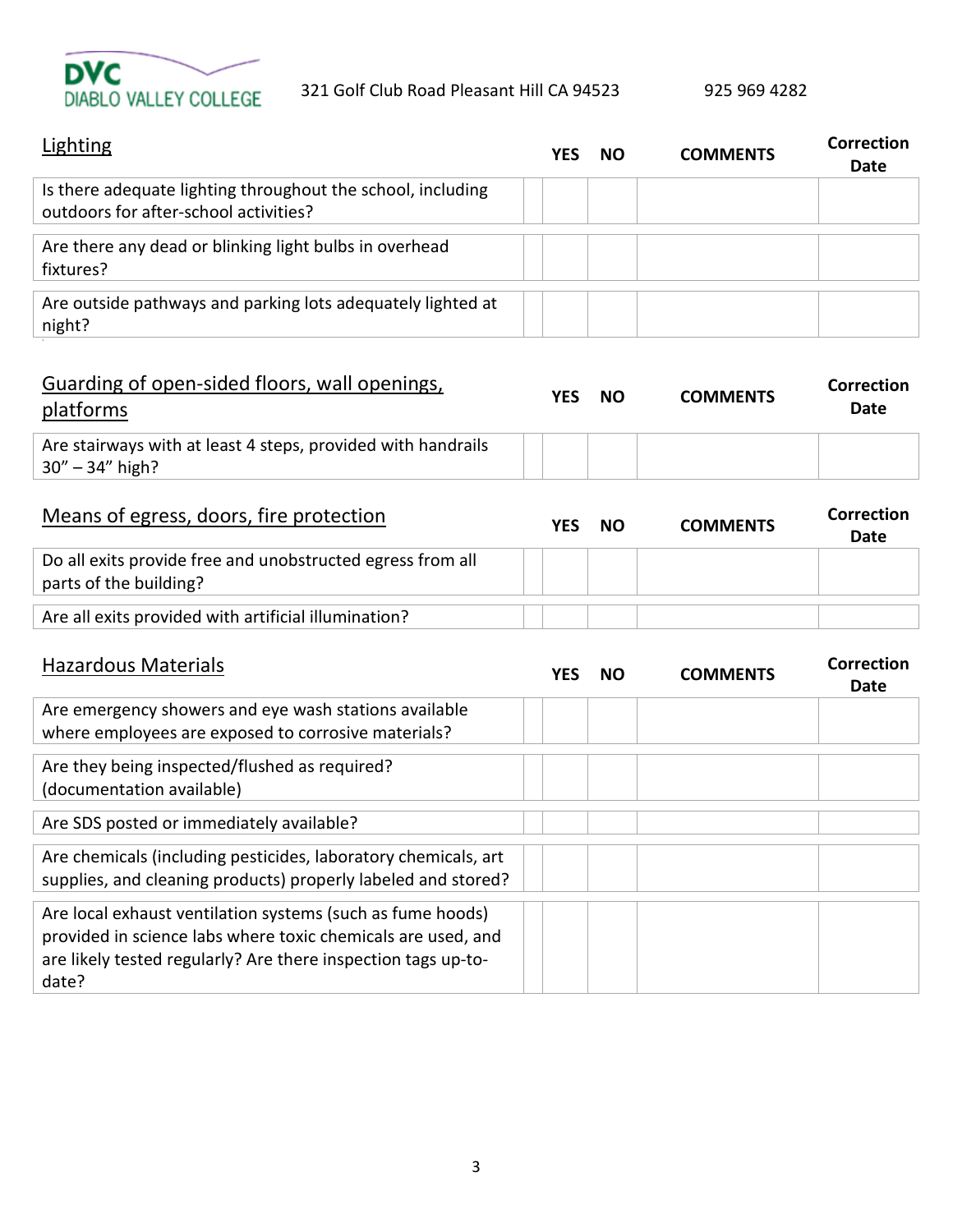

## Compressed Gasses **YES NO COMMENTS Correction Date** Are all compressed gas cylinders stored in a well ventilated, dry area, where they can't be knocked over? Are all acetylene and oxygen cylinders stored at least 20 feet apart or separated by a 5 foot non-combustible barrier between them? Are acetylene cylinders being stored upright? Are all compressed gas cylinders not in use, stored with their valve protection caps on?

| Material handling and storage                                                           | YFS. | - NO | <b>COMMENTS</b> | Correction<br><b>Date</b> |
|-----------------------------------------------------------------------------------------|------|------|-----------------|---------------------------|
| Are materials stored in a stable and secure manner to prevent<br>sliding or collapse?   |      |      |                 |                           |
| Are storage areas kept free of tripping, fire, explosion hazards,<br>or pest harborage? |      |      |                 |                           |

| Machine guarding                                                                                                                                                              | NO | <b>COMMENTS</b> | Correction<br>Date |
|-------------------------------------------------------------------------------------------------------------------------------------------------------------------------------|----|-----------------|--------------------|
| Are all of the machinery that requires point of operation<br>guarding adequately guarded?                                                                                     |    |                 |                    |
| Are all the gears, sprockets, and pulleys adequately guarded?                                                                                                                 |    |                 |                    |
| Are all the fans that are less than 7 feet above the floor or<br>working level provided with guards having openings no larger<br>than $\frac{1}{2}$ inch?                     |    |                 |                    |
| Are all machines designated for a fixed location securely<br>anchored (include soft drink dispensing machines with empty<br>weight of 700 lbs.) to prevent walking or moving? |    |                 |                    |

| Earthquake                                                                                                                                                                                                                        | YES | NΟ | <b>COMMENTS</b> | Correction<br>Date |
|-----------------------------------------------------------------------------------------------------------------------------------------------------------------------------------------------------------------------------------|-----|----|-----------------|--------------------|
| Are furniture and equipment, 4 feet tall or over, braced to<br>prevent tipping in an earthquake?                                                                                                                                  |     |    |                 |                    |
| Do shelves in the immediate work area that complain heavy<br>items such as textbooks, boxes or computer equipment, have<br>earthquake lips/barriers to prevent materials falling off and<br>hitting someone during an earthquake? |     |    |                 |                    |
| Are employees trained in emergency response and evacuation<br>procedures?                                                                                                                                                         |     |    |                 |                    |